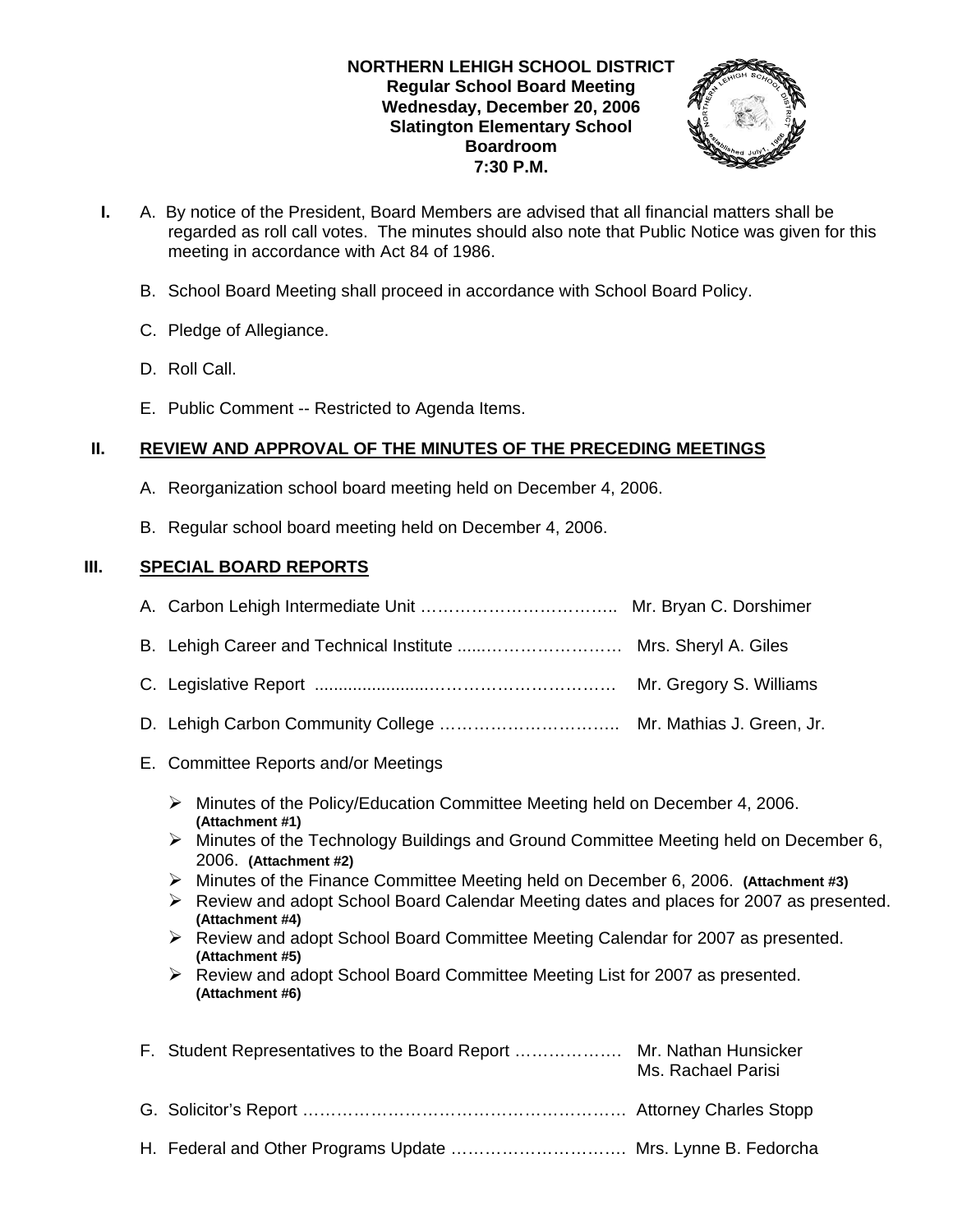- I. Superintendent's Report ………………………………………… Dr. Nicholas P. Sham, Sr.
	- $\triangleright$  Report on Slatington Elementary Testing Dr. Barbara Plohocki
	- ¾ January 3, 2006 No Technology/Buildings and Grounds or Finance Committee Meeting Board Retreat
	- $\triangleright$  Policy on Board Meetings
	- ¾ High School Sound System
	- ¾ Update on High School Security System
	- ¾ Return to Sherri Molitoris your Board Member Information Update Sheet
- J. An executive session will be held at 6:30 p.m. in the Superintendent's Office.

#### **IV. PERSONNEL**

A. Administrative

| <b>Food Service Director</b>       |
|------------------------------------|
| \$41,500                           |
| Upon release from current position |
|                                    |

- B. Substitutes
	- 1. Instructional

Approve the following substitute teachers for the 2006-2007 school year at the 2006-2007 substitute teacher rates of \$80.00 for 1-10 non-consecutive days; \$90.00 for 11-20 nonconsecutive days; and \$105.00 for 21+ non-consecutive days:

 Ricky Guth Ronda Russell\*  *\*Pending verification of clearances*

2. Non-Instructional

Approve the following individual as substitute secretaries/aides for the 2006-2007 school year at the 2006-2007 substitute rate of \$7.25 per hour.

 Rhonda Russell\* *\*Pending verification of clearances.*

#### C. Co-Curricular Appointments 2006-2007 School Year

Megan Wentz Middle School Choir Director  $$643.09*$  Megan Wentz High School Choir Director \$1,607.73\*  *\*2005-2006 NLEA Co-Curricular rates will apply until a new Collective Bargaining Agreement is approved.* 

### D. Co-Curricular Appointments 2007-2008 School Year

| Joe Tout              | <b>Head Football Coach</b>      | \$6,414.28" |
|-----------------------|---------------------------------|-------------|
| <b>Steve Hluschak</b> | <b>Assistant Football Coach</b> | \$4,168.66* |
| Sam Bonner            | <b>Assistant Football Coach</b> | \$4,168.66* |
| Doug Reynolds         | <b>Assistant Football Coach</b> | \$4,168.66* |
| Dan Blazosky          | <b>Assistant Football Coach</b> | \$4,168.66* |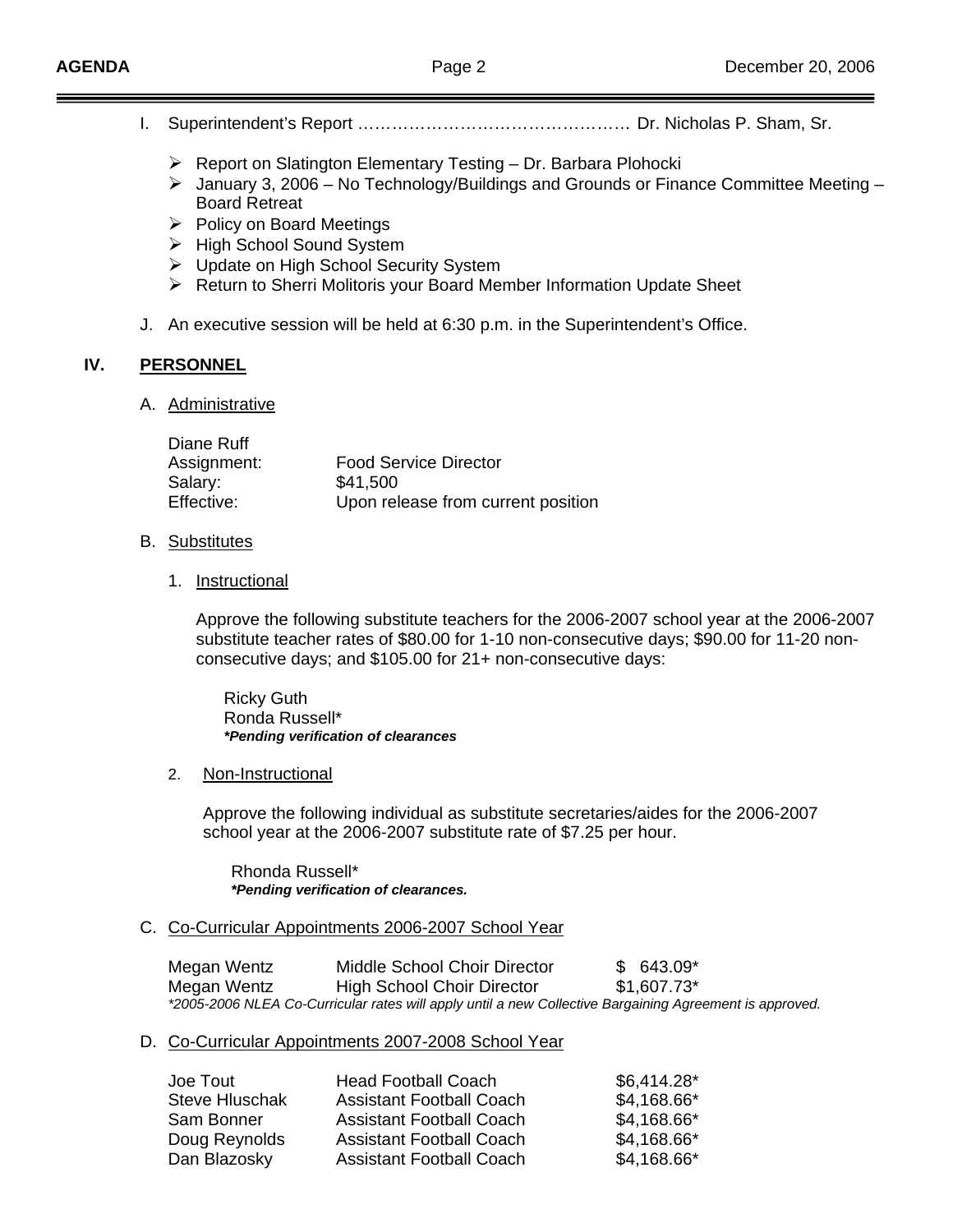### Co-Curricular Appointments 2007-2008 School Year (continued)

| Chad Henritzy                                                                                           | <b>Assistant Football Coach</b>      | \$4,168.66*                |  |  |
|---------------------------------------------------------------------------------------------------------|--------------------------------------|----------------------------|--|--|
| Mark Hoffman                                                                                            | <b>Assistant Football Coach</b>      | \$4,168.66* Shared Stipend |  |  |
| Andrew Lynn                                                                                             | <b>Assistant Football Coach</b>      | \$4,168.66*Shared Stipend  |  |  |
| Jess Schoenberger                                                                                       | <b>Head Field Hockey Coach</b>       | \$3,842.95*                |  |  |
| <b>Kelly Follweiler</b>                                                                                 | <b>Assistant Field Hockey Coach</b>  | $$2,497.45$ *              |  |  |
| Elissa Fry                                                                                              | Middle School Field Hockey Coach     | $$2,448.00*$               |  |  |
| Dave Oertner                                                                                            | <b>Head Cross Country Coach</b>      | \$3,842.95*                |  |  |
| <b>Beth Case</b>                                                                                        | <b>Assistant Cross Country Coach</b> | $$2,497.45*$               |  |  |
| <b>John Sitaras</b>                                                                                     | <b>Head Boys Soccer Coach</b>        | \$4,636.35*                |  |  |
| *2005-2006 NLEA Co-Curricular rates will apply until a new Collective Bargaining Agreement is approved. |                                      |                            |  |  |

### E. Co-Curricular Volunteers 2007-2008 School Year

| Ryan VanNorman | <b>Assistant Football Coach</b>      |
|----------------|--------------------------------------|
| Terry Bowman   | <b>Assistant Football Coach</b>      |
| Amy Zeiser     | <b>Assistant Cross Country Coach</b> |

## **V. CONFERENCES**

A. Sheila Lanshe – The Master Schedule Building Workshop – February 12 & 13, 2007 – Reading, PA – Registration: \$450.00, Lodging: \$133.00, Travel: \$27.00,– Total Approximate Cost: \$610.00 – Funding: High School Guidance Department Budget **(Attachment #7)** 

### **VI. POLICY**

### A. Homebound Instruction

- 1. It is recommended that the Board of Education grant homebound instruction for a  $9<sup>th</sup>$  Grade Student, Student No.1009350, for five hours per week, effective December 6, 2006 and continuing until December 20, 2006.
- 2. It is recommended that the Board of Education extend homebound instruction for a  $12<sup>th</sup>$  Grade Student, Student No.74500, for five hours per week, effective December 6, 2006 and continuing until March 6, 2007.
- B. Board Policies First Reading
	- 1. Approve revisions to existing school board policy #217 Pupils: Graduation Requirements, as presented after first reading. **(Attachment #8)**
	- 2. Approve revisions to existing school board policy #233 Pupils: Suspension and Expulsion, as presented after first reading. **(Attachment #9)**
	- 3. Approve revisions to existing school board policy #235 Pupils: Student Rights/Responsibilities/Surveys, as presented after first reading. **(Attachment #10)**
	- 4. Approve new school board policy Wrestling Weight Certification, as presented after first reading. **(Attachment #11)**
	- 5. Approve new school board policy– Pupils: Student Restraint, as presented after first reading. **(Attachment #12)**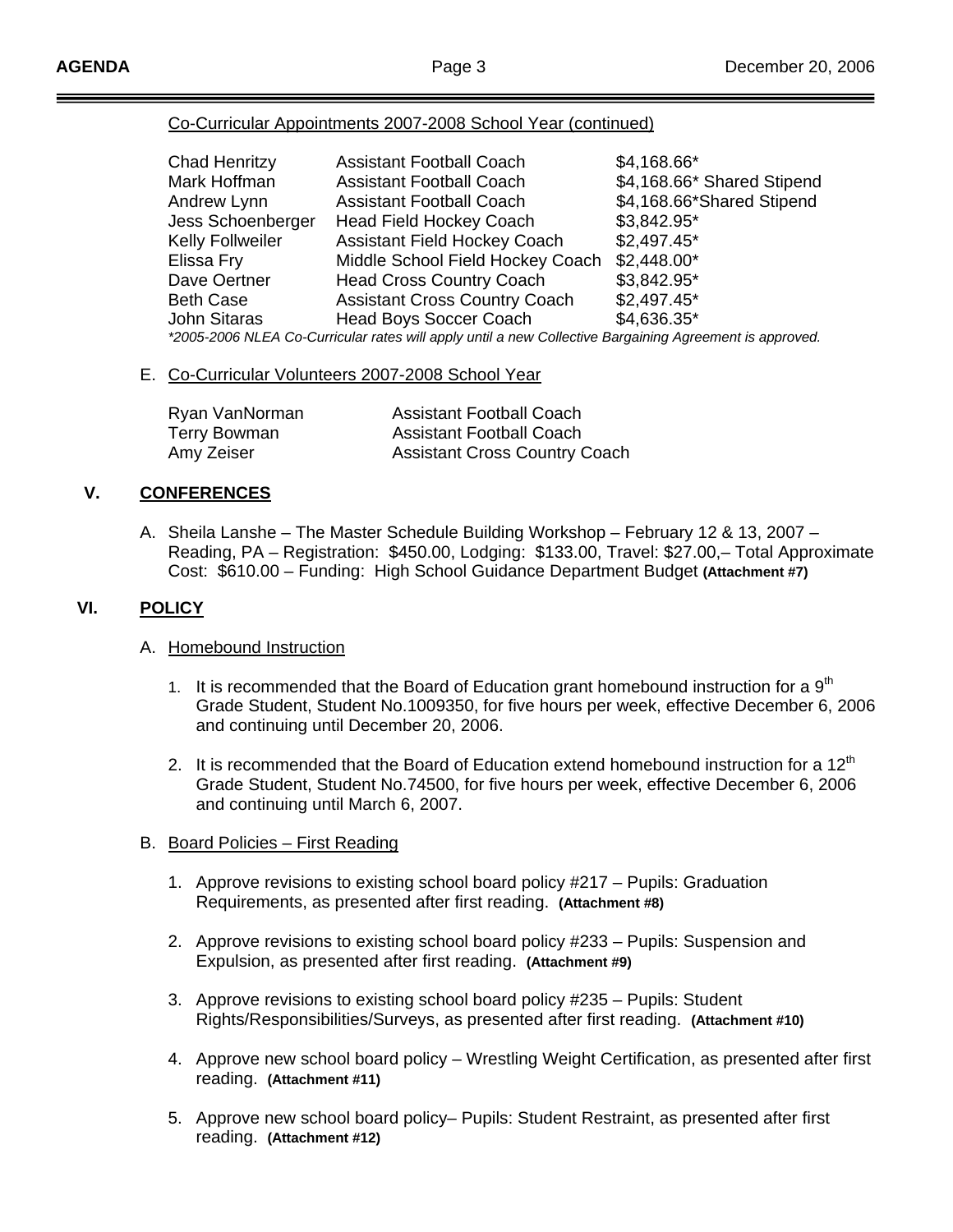### Board Policies – First Reading (continued)

- 6. Approve revisions to existing school board policy #250 Pupils: Student Recruitment, as presented after first reading. **(Attachment #13)**
- 7. Approve revisions to existing school board policy #006 Local Board Procedures: Meetings, as presented after first reading. **(Attachment #14)**

## C. Field Trip

1. Middle School Gifted & Enrichment – PA Farm Show, Harrisburg PA – January 10, 2007 – Funded through Middle School Budget.

### **VII. CURRICULUM AND INSTRUCTION**

## **VIII. OLD BUSINESS**

### **IX. NEW BUSINESS**

## **X. FINANCIAL**

- A. Approve the Following Financial Reports:
	- 1. General Fund months of November
	- 2. Athletic Fund months of November
	- 3. Cafeteria Fund months of October & November
	- 4. MS Student Activities Account month of November
	- 5. NLHS Student Activities Account month of November
	- 6. NLHS Scholarship Account month of November
- B. Approve the Following List of Bills:
	- 1. General Fund month of November and December
	- 2. Athletic Fund month of December
	- 3. Cafeteria Fund month of December
- C. Approve abatement/exoneration requests of per capita taxes, for the residents that fall within the guidelines, as presented. **(Attachment #15)**
- D. Approve to contract with PEL for completion of a student projection study at a cost of \$15,000.00. **(Attachment #16)**

## **XI. LEGAL**

A. Approve to appoint the law firm of Steckel & Stopp as solicitors for the Northern Lehigh School District for 2007 at a retainer fee of \$1,875.00. There is no increase over last year's fee.

### **XII. CORRESPONDENCE**